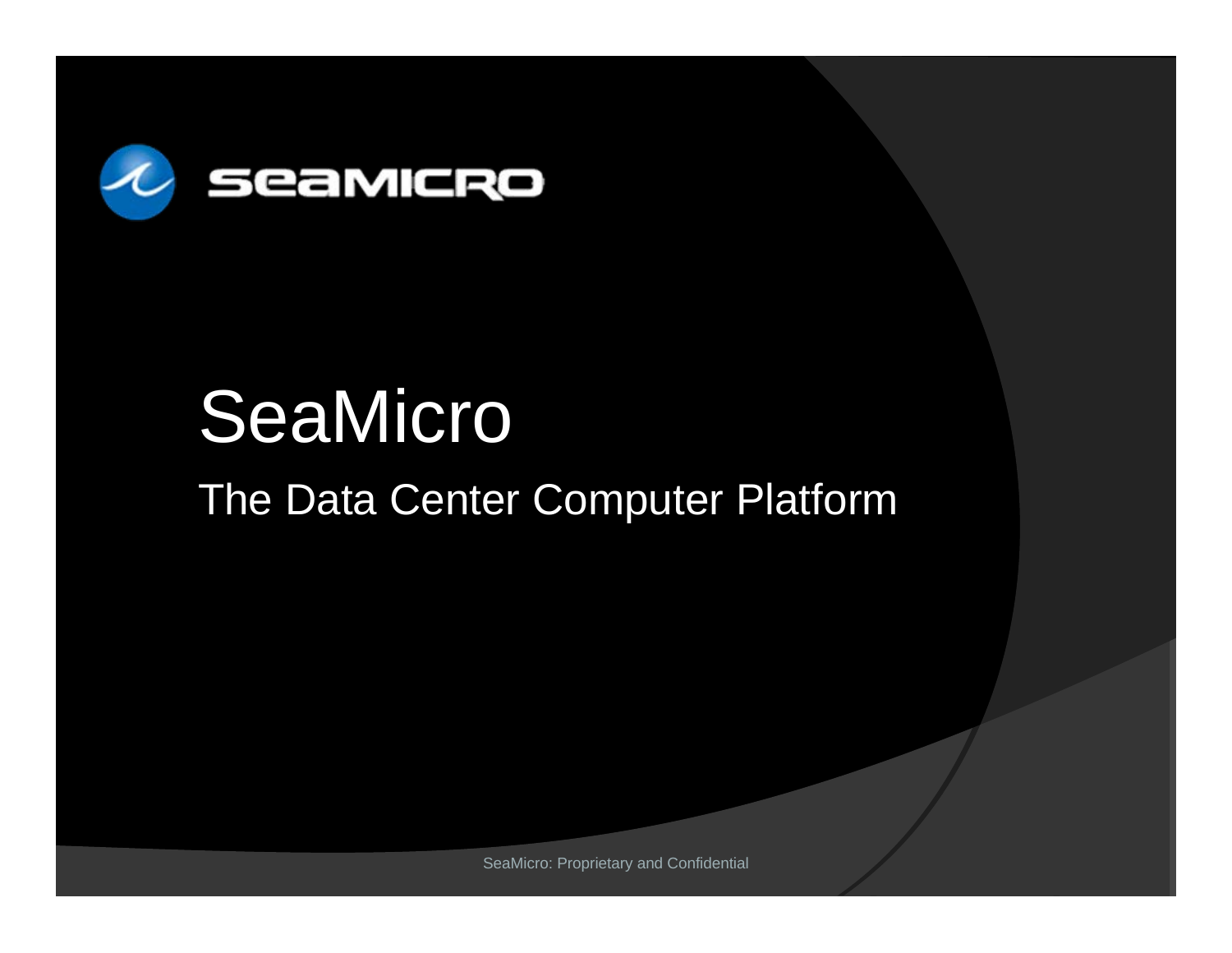### Revolutionizing Data Center Economics

- Solve the data center's most important problems: power and space
- **Servers that use ¼ the** power and 1/6 the space of today's best in class server
- Plug and play: require no modifications to software



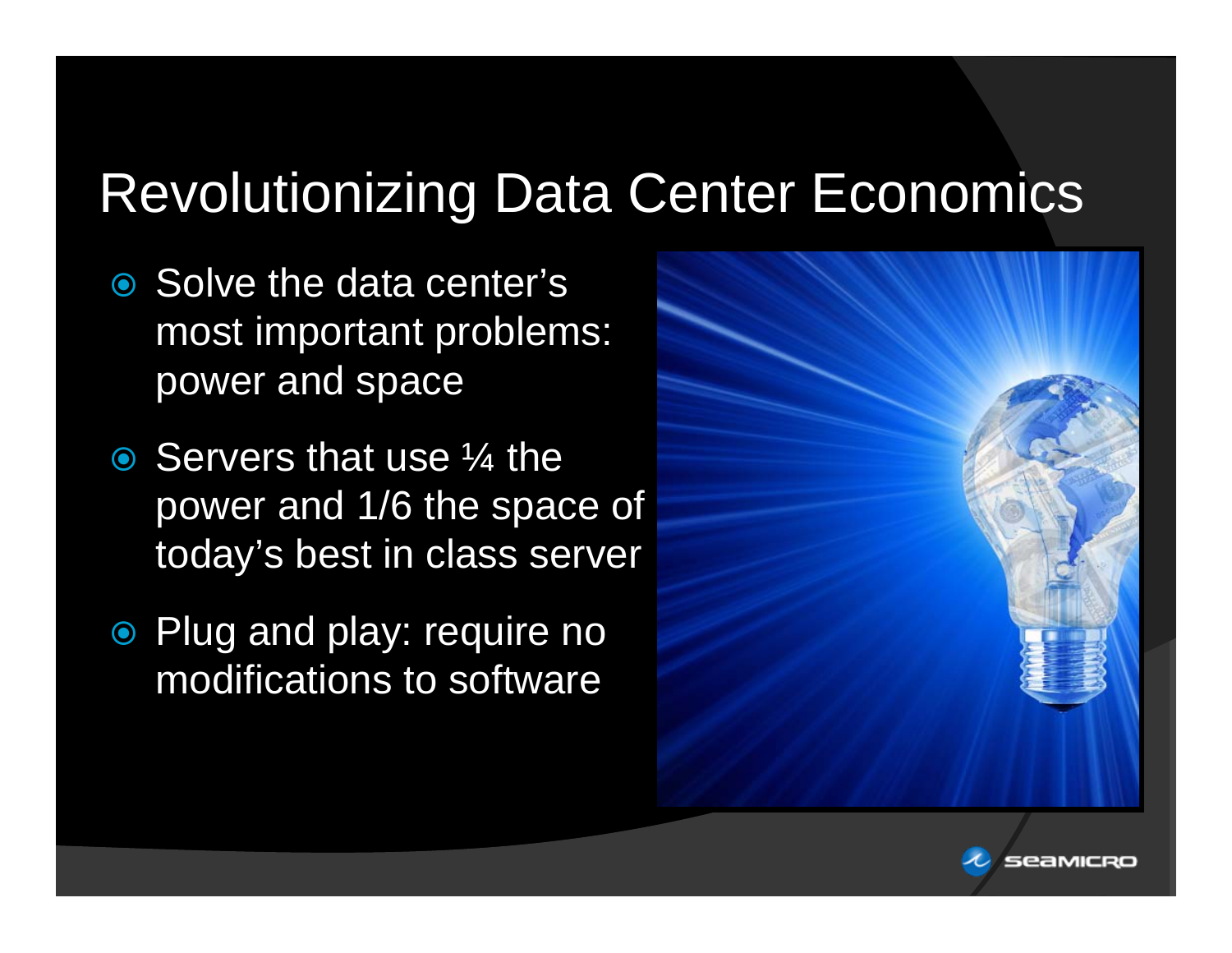## About SeaMicro

- $\odot$ Founded in July 2007
- $\odot$ Based in Sunnyvale, CA
- $\odot$  \$60 Million from leading venture capitalists and strategic partners
	- $\bullet$ Khosla Ventures
	- $\bullet$ Draper Fisher Jurvetson
	- **Crosslink Capital**
	- $\bullet$ Leading strategic investors



- $\odot$  \$9.3 Million DOE grant for Energy Efficient Information and Communication Technologies
	- $\bullet$  The largest given to a server company
	- $\bullet$  Second only to the \$9.9 million given to Yahoo!
	- $\bullet$  More than IBM, HP, Dell, Cisco, Alcatel

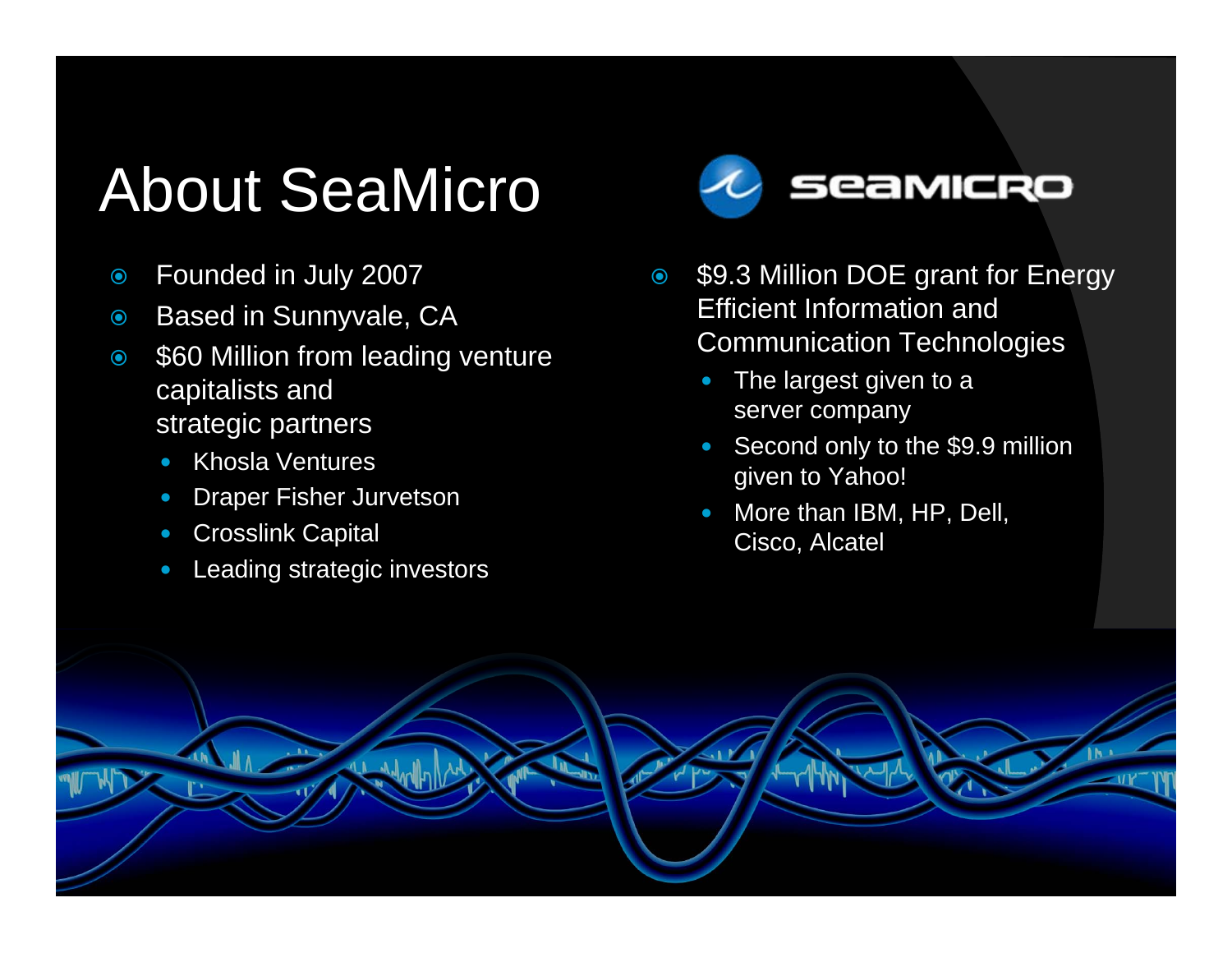### Power – The Issue in the Data Center

- Power is the largest Op-Ex item for an Internet company; >30% of Op Ex
- $\bigcirc$  Google says the power to operate servers costs more than servers purchase price
- Volume servers consume 2.5% of the electricity in the US—More than \$5 Billion dollars per year



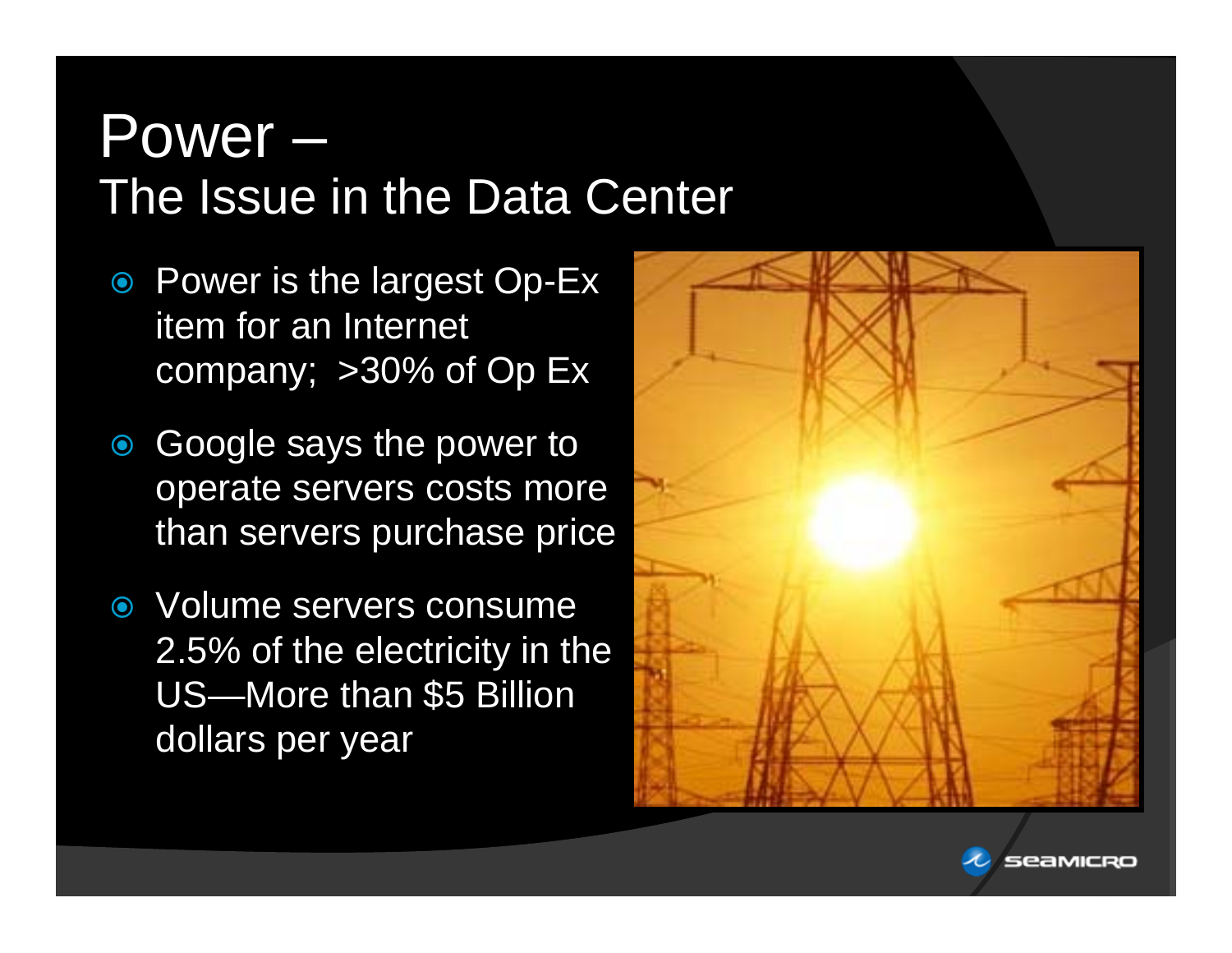### The Internet Changed the Data Center Workload

**Compute Workload in the Data Centers of the Past**

Few in number

Large, complex, interrelated

Easy to schedule; compute resources fully occupied

**THE INTERNET CHANGED CHANGED EVERYTHING EVERYTHING**



**Compute Workload in Today's Data Center**

Huge in number (millions of users, ubiquitous access; iPhone, netbooks)

Are small, simple, independent (mail, search, social networking)

Bursty traffic; servers often in low utilization/idle (Google reports average CPU utilization of 17-20%, Uptime Institute between 5 and 25%)

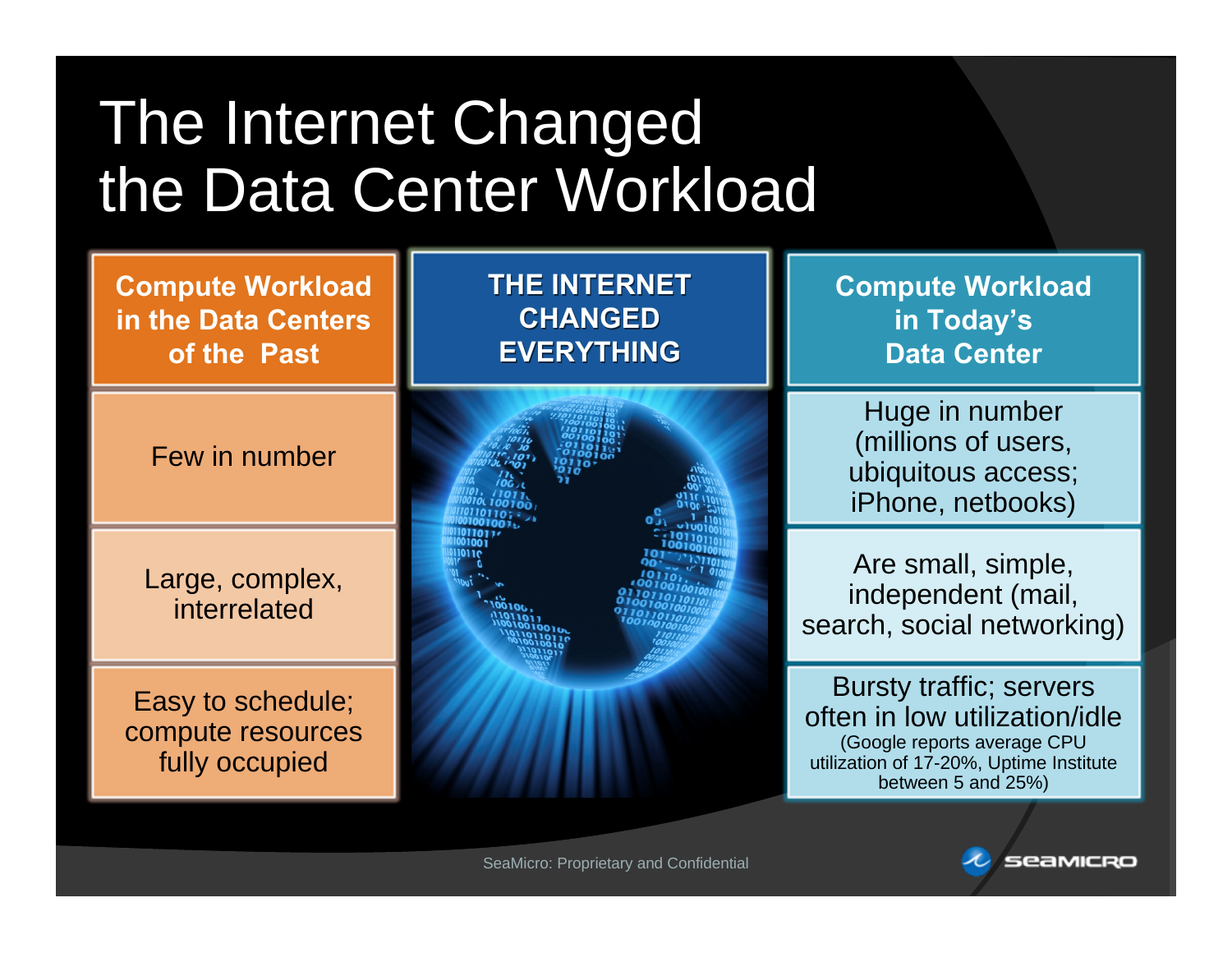### Servers Failed to Adapt to the Changing Workload Creating the Power and Space Issues

- Volume servers are inefficient at small simple workloads
- Volume servers are extremely inefficient when running at low CPU utilization
- The power issue is caused by the mismatch between workload and legacy server architecture



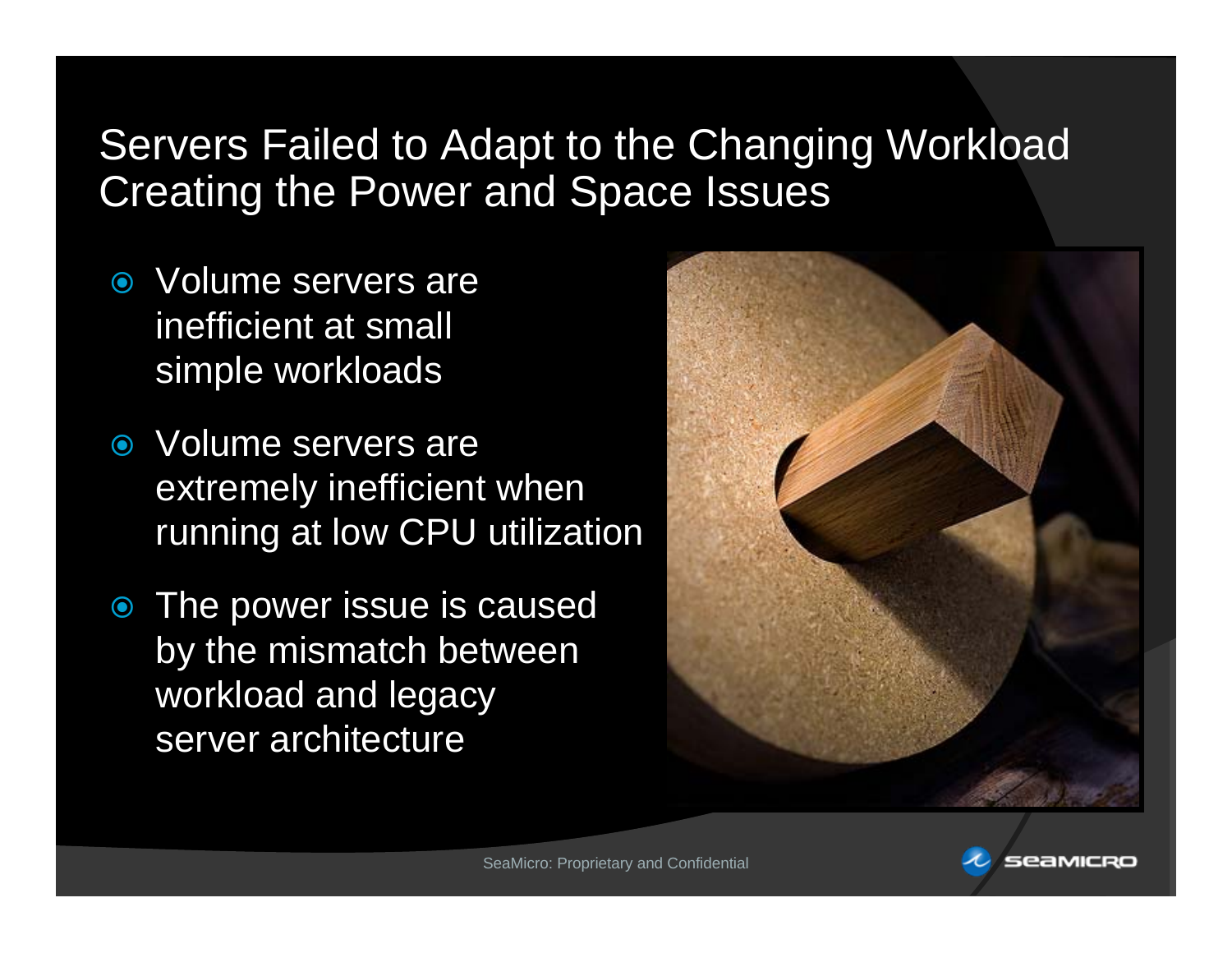### Small CPUs 3.2 X More Efficient Than Large CPUs For Internet and other highly partitioned workloads



\* Performance = IPC x MHz

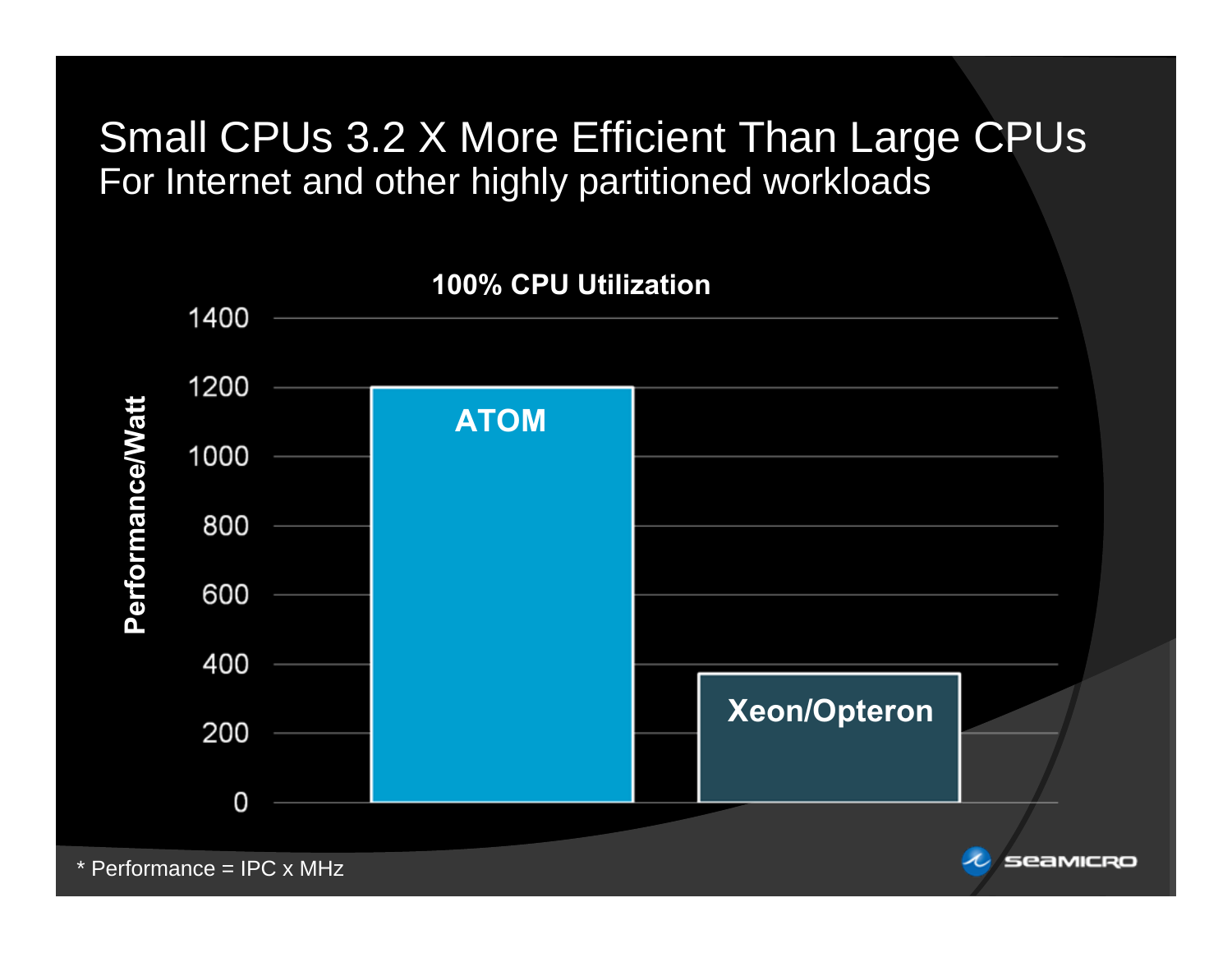### Power Reduction Beyond CPU

**Volume Server Power Breakdown** 





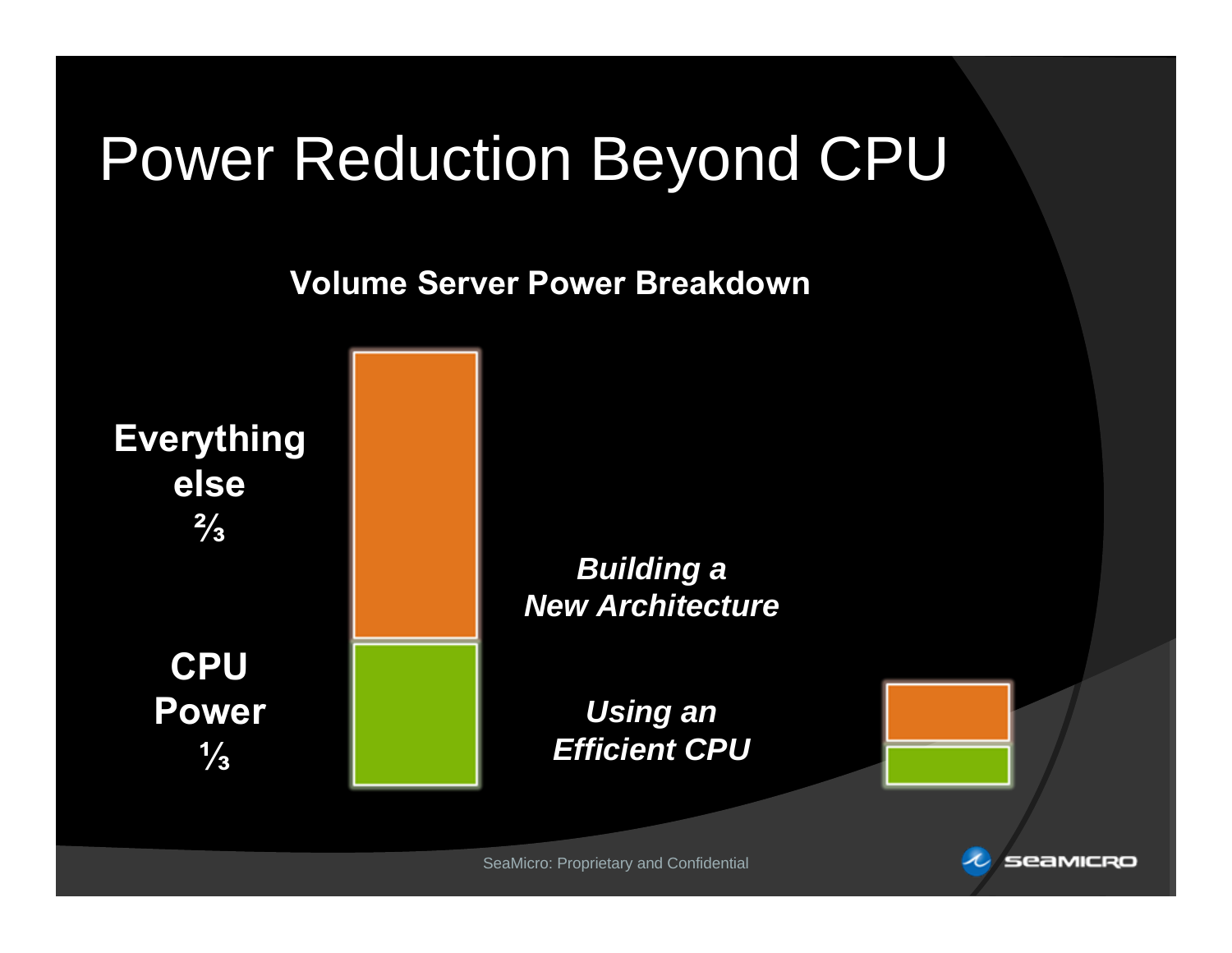# Reducing Power and Space by 75%

Servers are not aligned with the fastest growing workload

Small simple CPUs improve computer/ unit power

More efficient CPUs are not enough, must reduce the power used by "everything else"

Can consolidate discreet networking components to further reduce power and cost

### **Market Insight SeaMicro Technology**

New system architecture •Single box cluster compute •CPU independent; X86, ARM, etc.

The most efficient CPU: Intel's Atom

Patented CPU I/O Virtualization Technology •Removes 90% of the components •Shrinks motherboard to size of a credit card

Supercomputer style fabric •Links hundreds of mini motherboards

Integrate Switching, Load balancing and Terminal server into the system

### **Where Does the Technology Reside?**

• New server architecture

• SeaMicro ASICs & FPGAs

• SeaMicro System **Software** 

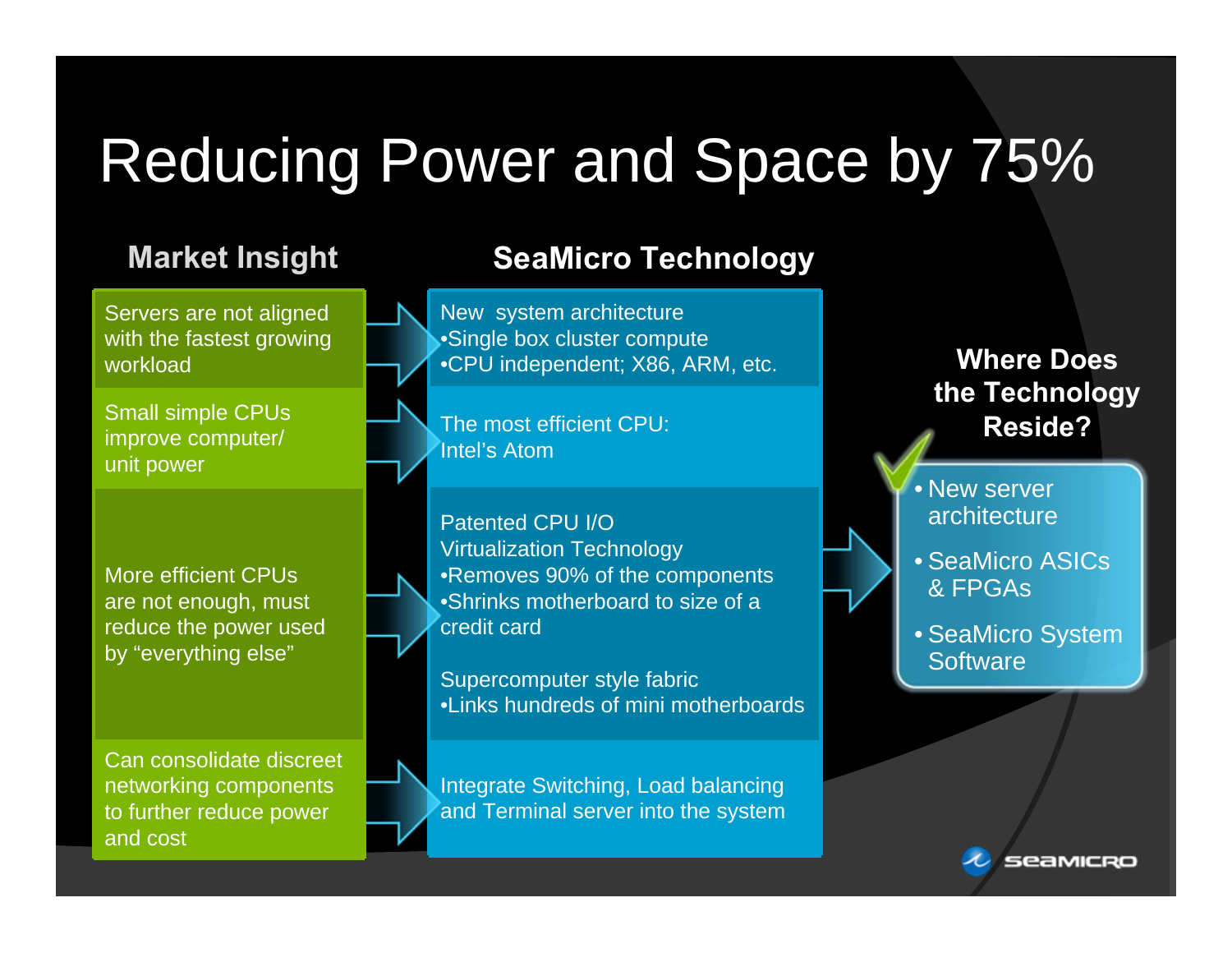### The SeaMicro SM10000 Replaces An Entire Rack of Traditional Equipment

|                            | ш |
|----------------------------|---|
|                            |   |
|                            |   |
|                            |   |
|                            |   |
|                            |   |
|                            |   |
|                            |   |
|                            |   |
|                            |   |
|                            |   |
|                            |   |
|                            |   |
|                            |   |
|                            |   |
|                            |   |
|                            |   |
|                            |   |
|                            |   |
|                            |   |
|                            |   |
|                            |   |
|                            |   |
|                            | Ū |
|                            |   |
|                            |   |
|                            |   |
| 60 1 RU dual socket quad   |   |
|                            |   |
| core servers               |   |
|                            |   |
|                            |   |
| 64 SATA/SSD Disks          |   |
|                            |   |
|                            |   |
| <b>4 Rack Switches</b>     |   |
|                            |   |
|                            |   |
|                            |   |
| <b>4 Terminal Servers</b>  |   |
|                            |   |
|                            |   |
| <b>Basic Load Balancer</b> |   |
|                            |   |



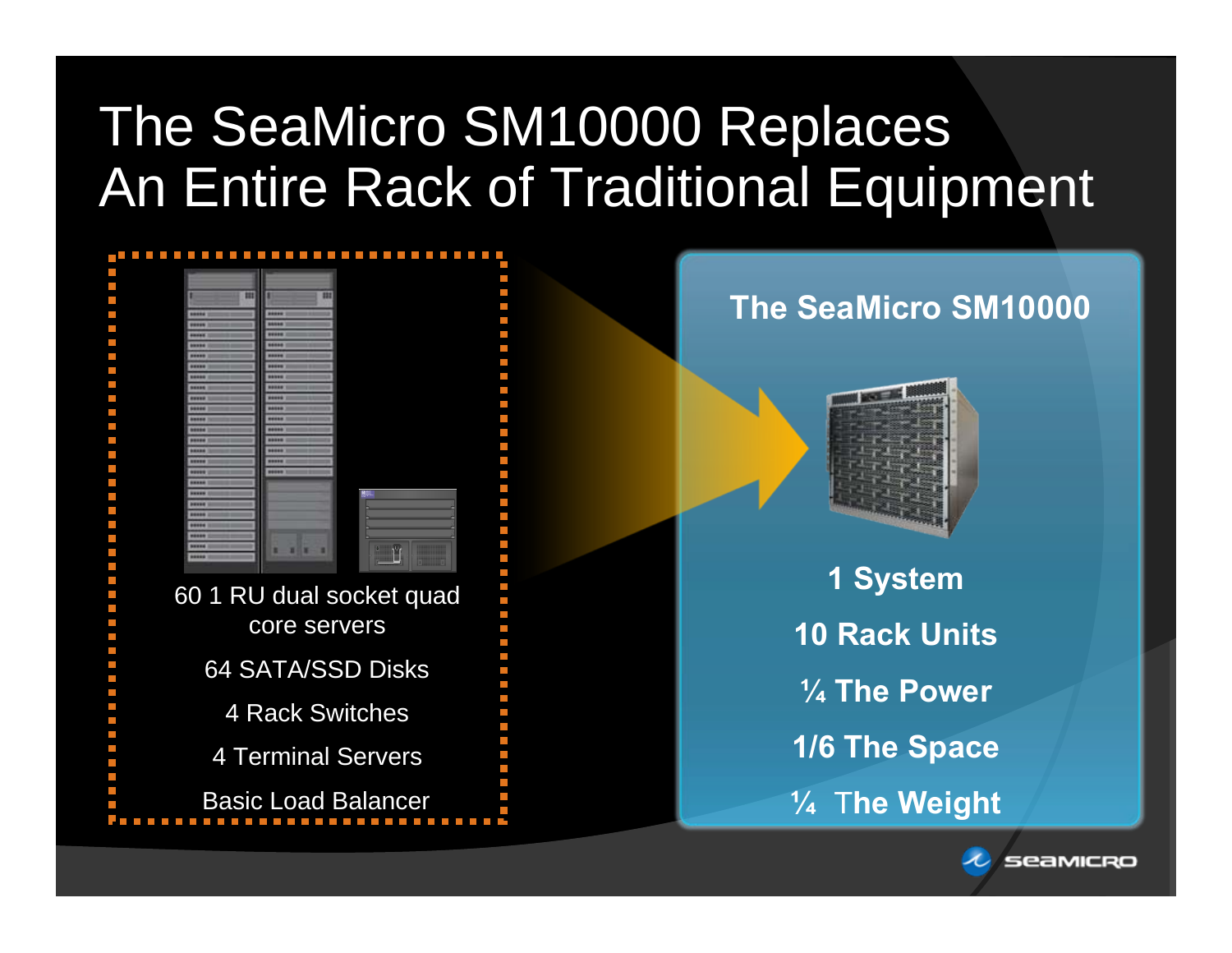### A Server The Size of A Credit Card Only 3 components, Intel's ATOM, SeaMicro ASIC + DRAM

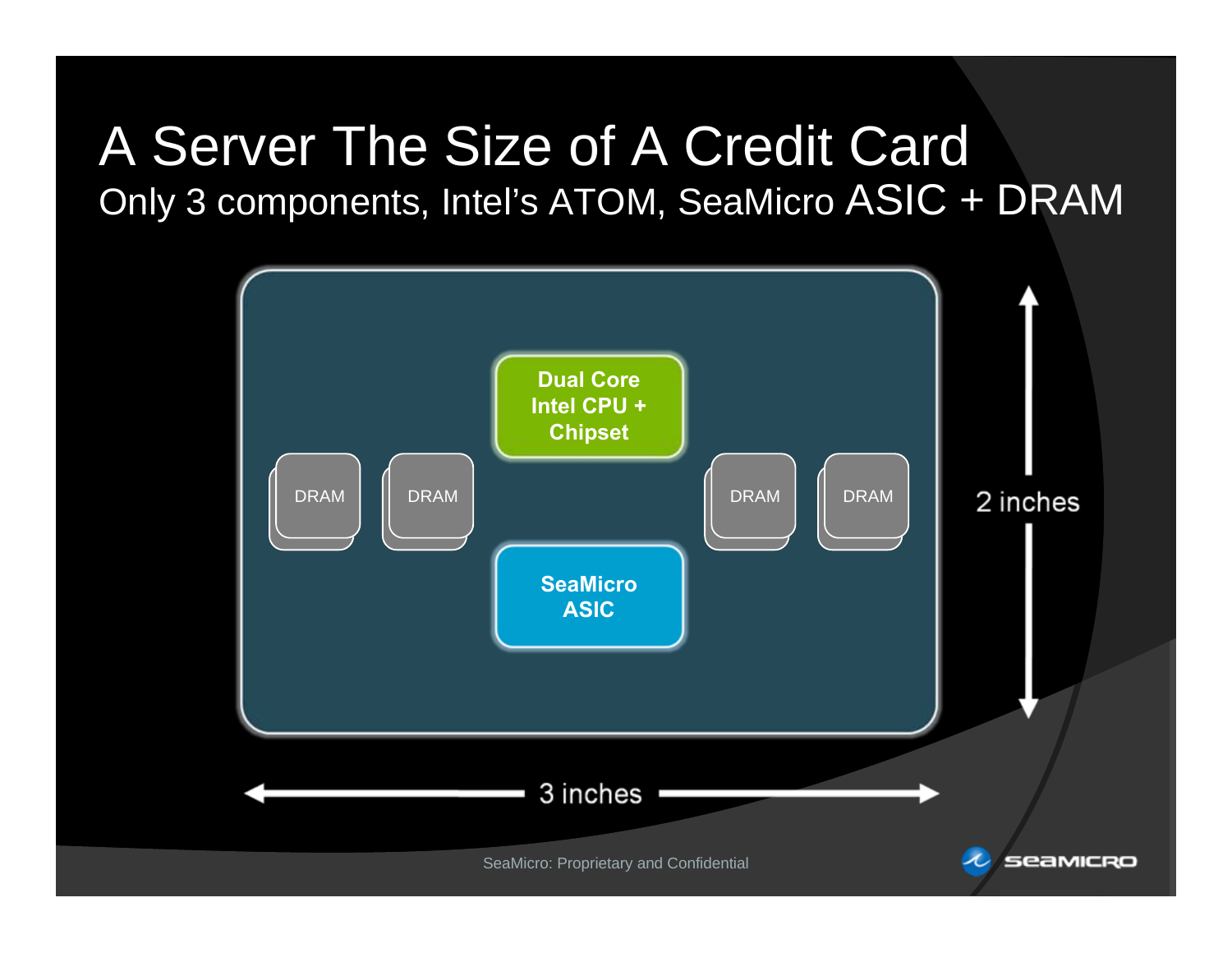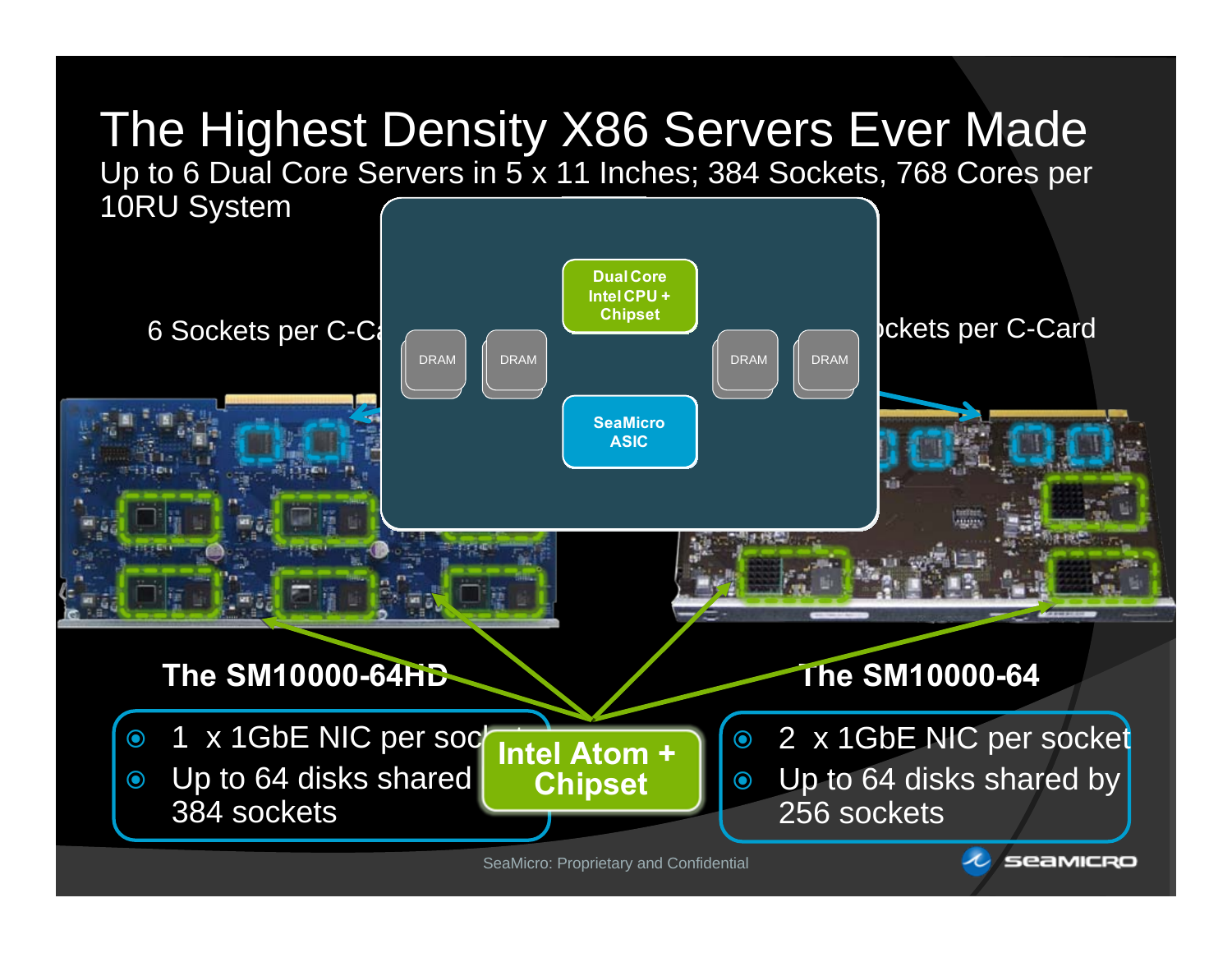### SM10000 Product Family Overview

### **SM10000-64HD Specifications SM10000-64 Specifications**

- $\odot$  384 Dual Core Sockets
	- 0 768 x 1.6GHz Intel x86 64 bit Cores
- $\odot$ 1.5 Terabyte DRAM (4GB per Socket)
- $\odot$ 0 - 64 SATA SSD/Hard Disks
- $\odot$ 1.28 Terabit fabric interconnect
- $\odot$ Up to 64 x 1GbE and/or 16 x 10 GbE uplinks
- $\odot$ "Fail in place" architecture
- $\odot$  Hot swappable, fans, disk, power supplies, compute, Ethernet, and storage cards
- $\odot$ Runs off the shelf OS and applications
- $\odot$  Power Consumption:
	- 0 3.5 KW under typical workloads



- $\odot$  256 Dual Core Sockets
	- 0 512 x 1.6Ghz Intel x86 64 bit Cores
- $\odot$ 1 Terabyte DRAM (4GB per Socket)
- $\odot$ 0 - 64 SATA SSD/Hard Disks
- $\odot$ 1.28 Terabit fabric interconnect
- $\odot$ Up to 64 x 1GbE and/or 16 x 10 GbE uplinks
- $\bullet$ "Fail in place" architecture
- $\odot$  Hot swappable, fans, disk, power supplies, compute, Ethernet, and storage cards
- $\bullet$ Runs off the shelf OS and applications
- $\bullet$  Power Consumption:
	- 0 2.5 KW under typical workloads



SeaMicro: Proprietary and Confidential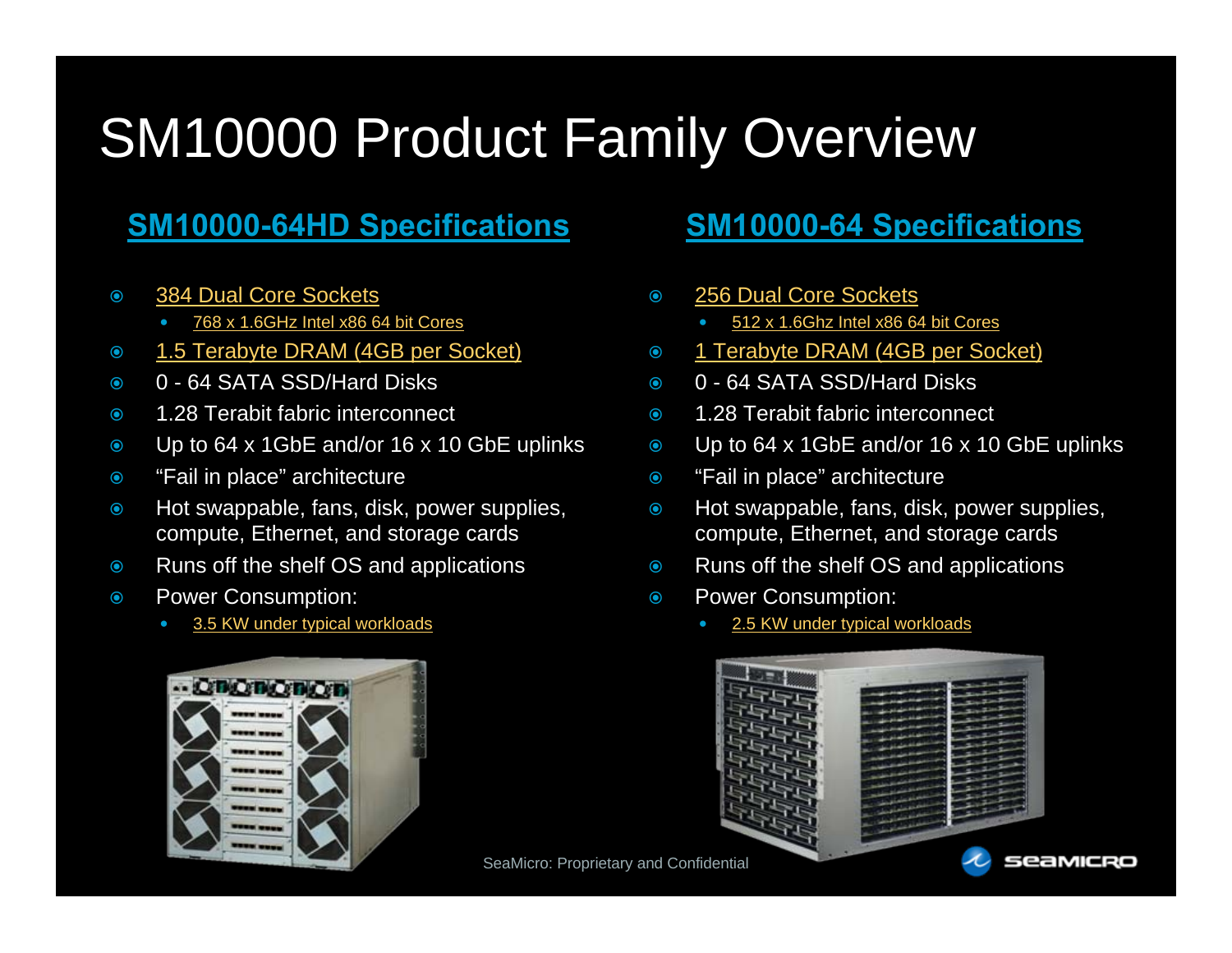## Reduces Total Cost of Ownership

- Consolidated discrete server resources
	- Eliminates top of rack switch
- Built in out-of-band console access
	- Eliminates terminal server and IPMI networking infrastructure
- SeaMicro load balancing functionality
	- Extends the life of or eliminates load balancer hardware



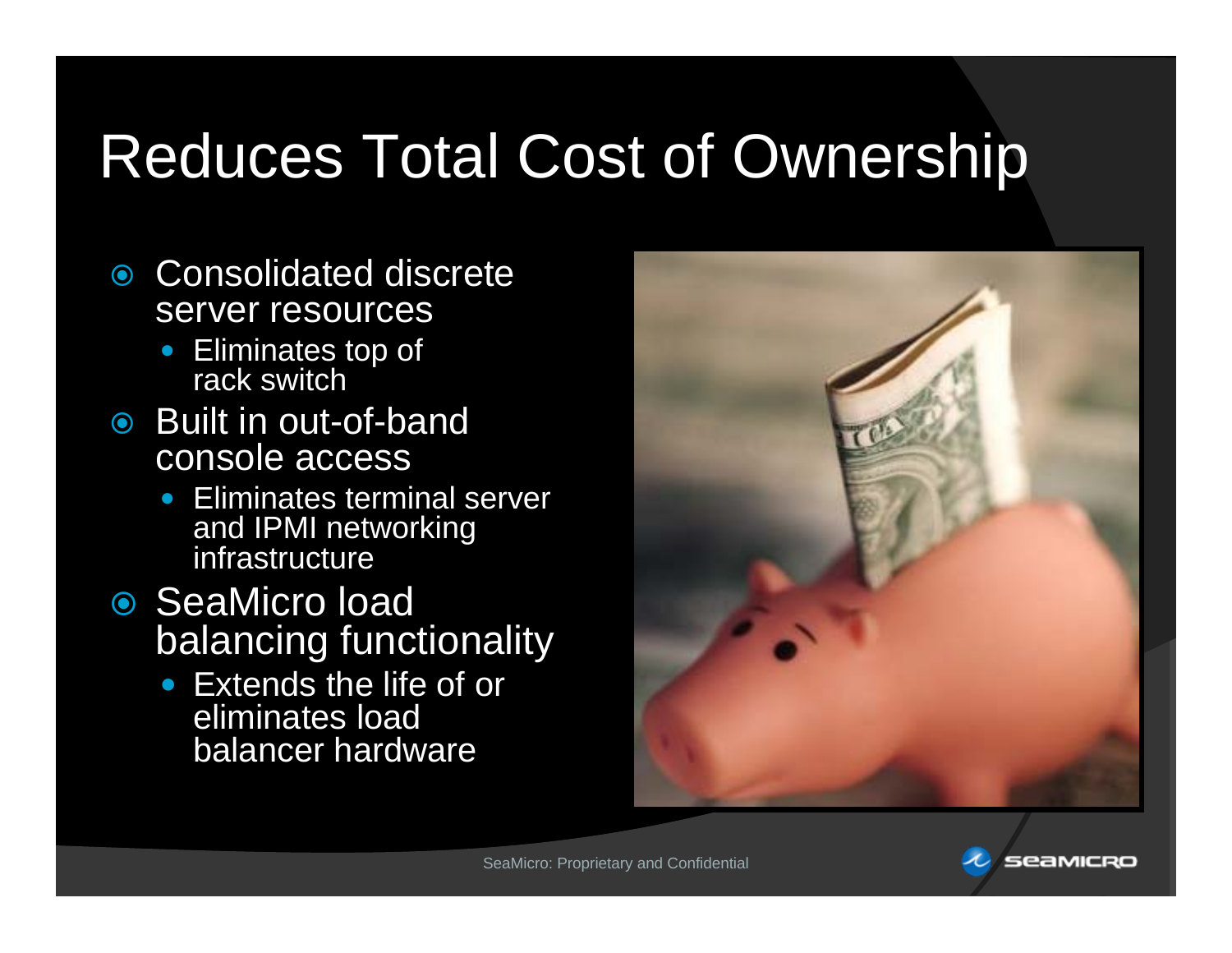# Reduces TCO By More Than 80%

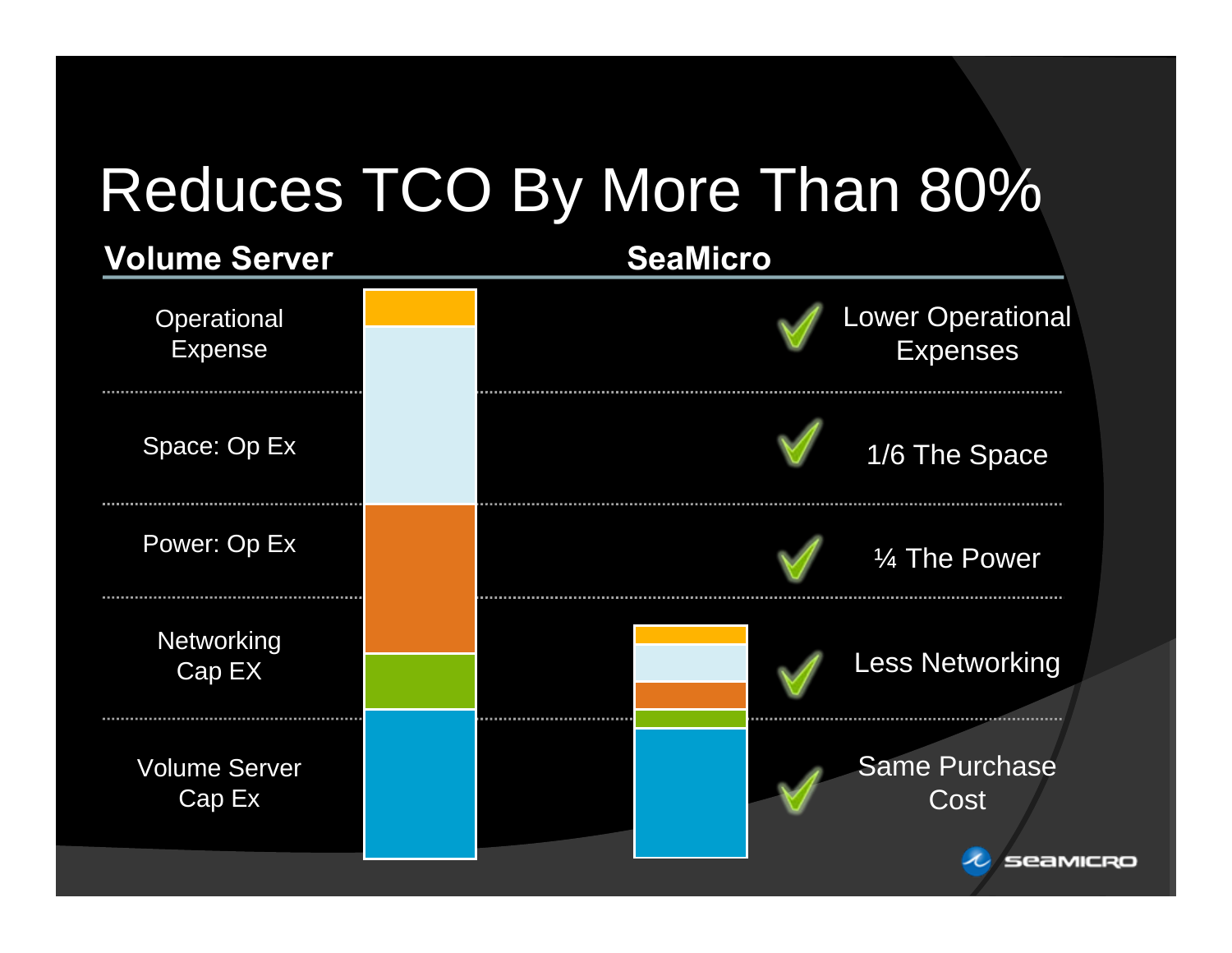## SeaMicro in Summary

- Easy to adopt and manage
	- Requires no changes to software
	- Requires no changes to management infrastructure
- Produces massive TCO savings
	- Uses  $\frac{1}{4}$  the power for the same compute
	- Takes 1/6 the space for the same compute
	- Simplifies operation and deployment
	- Reduces Cap EX by extending the life of existing facilities
	- $\bullet$  Has wide ranging applications